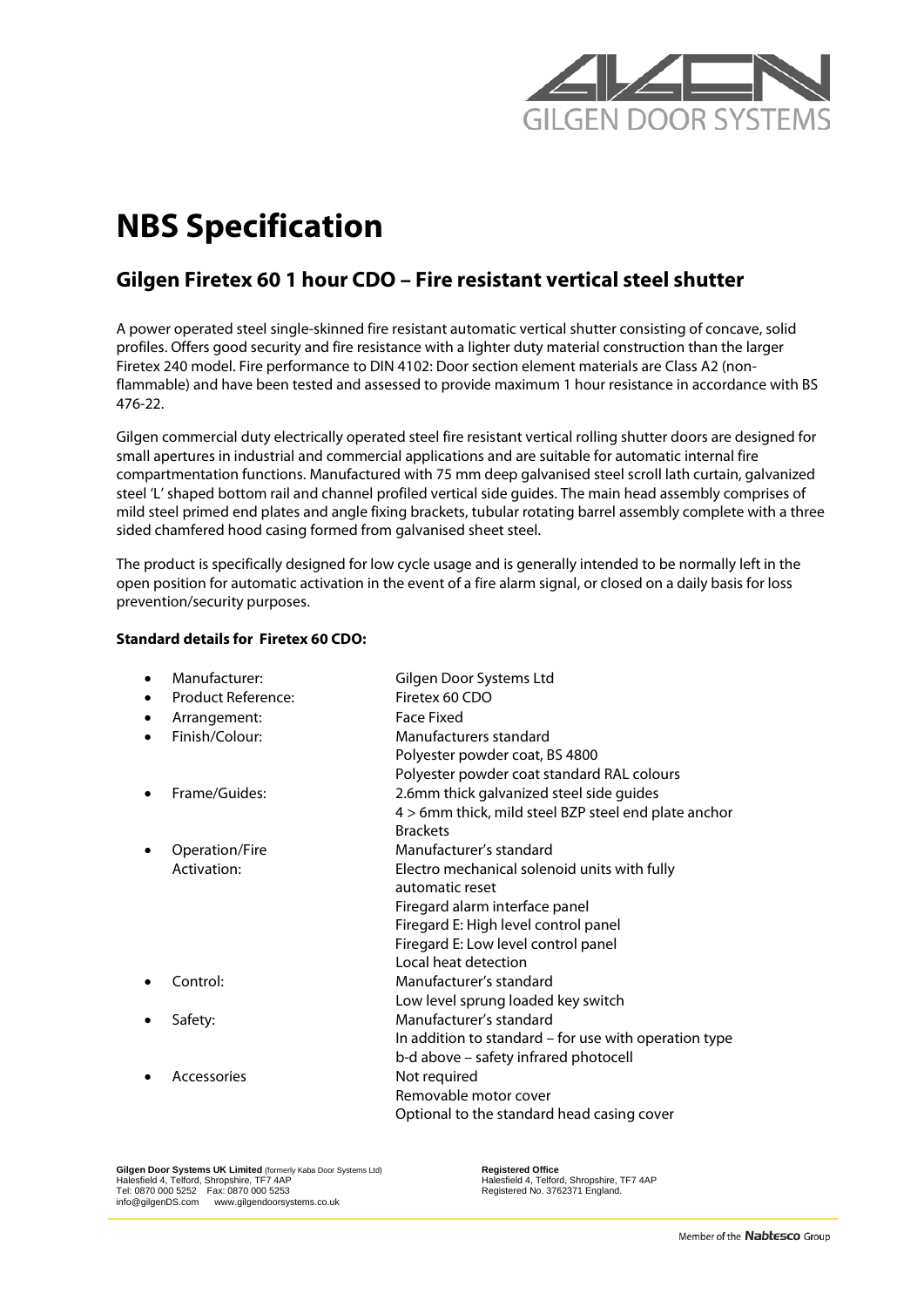

# **Guidance for Gilgen Firetex 60 -1hour CDO – Fire Resistant Vertical Steel Shutter As standard**

**Weight of whole door assembly (static load)** 30kgs/m².

# **Performance**

- Environmental ingress protection level (motor & controls): No performance determined use in dry, dust free environments only.
- Motor Drive duty rating: Class S3 30%.
- Fire resistance in accordance with BS 476-22: 1 hour.
- Fire performance to DIN 4102: Door section element materials Class A2 (non-flammable). CE Marked with manufacturer's declaration of conformity.

# **Arrangement**

Face fixed.

#### **Shutter curtain**

Solid, 75 mm concaved, single skinned, galvanised, cold rolled steel.

#### **Finish as delivered**

Self-coloured, hot dipped zinc coated steel, type G275 coating, grade Z2 bending and profiling quality.

#### **Operation**

Electrically operated by means of a 1 phase - 240 volt motor unit c/w an integral manual controlled descent system (CDO) for use in the event of manual operation and automatic fire activation by means of an electro – mechanical solenoid unit with a secondary failsafe heat activated fusible link. The drive unit is mounted external to the drive barrel and head hood casing.

#### **Mains power required**

1 phase, neutral & earth 24O volt ac 10 amp terminating in a suitable isolator to suit the environment. This should be positioned on the motor side of the door and within 1 m of the opening and at high level adjacent to the motor drive unit, unless otherwise agreed.

# **Control**

Pre-wired low level push button station with open, close and emergency stop functions.

#### **Fire activation Systems**

Auto reset solenoid unit with manual test & reset cables and secondary gravity fail safe fusible link.

#### **Safety options**

Impulse or remote fire activation; additional photo cell safety beam with Firegard E control system Audible/ visual/ voice warning devices.

#### **Options Dimensions**

- Maximum area: 5m<sup>2</sup>.
- Width x height (maximum): 3350 x 2000mm.